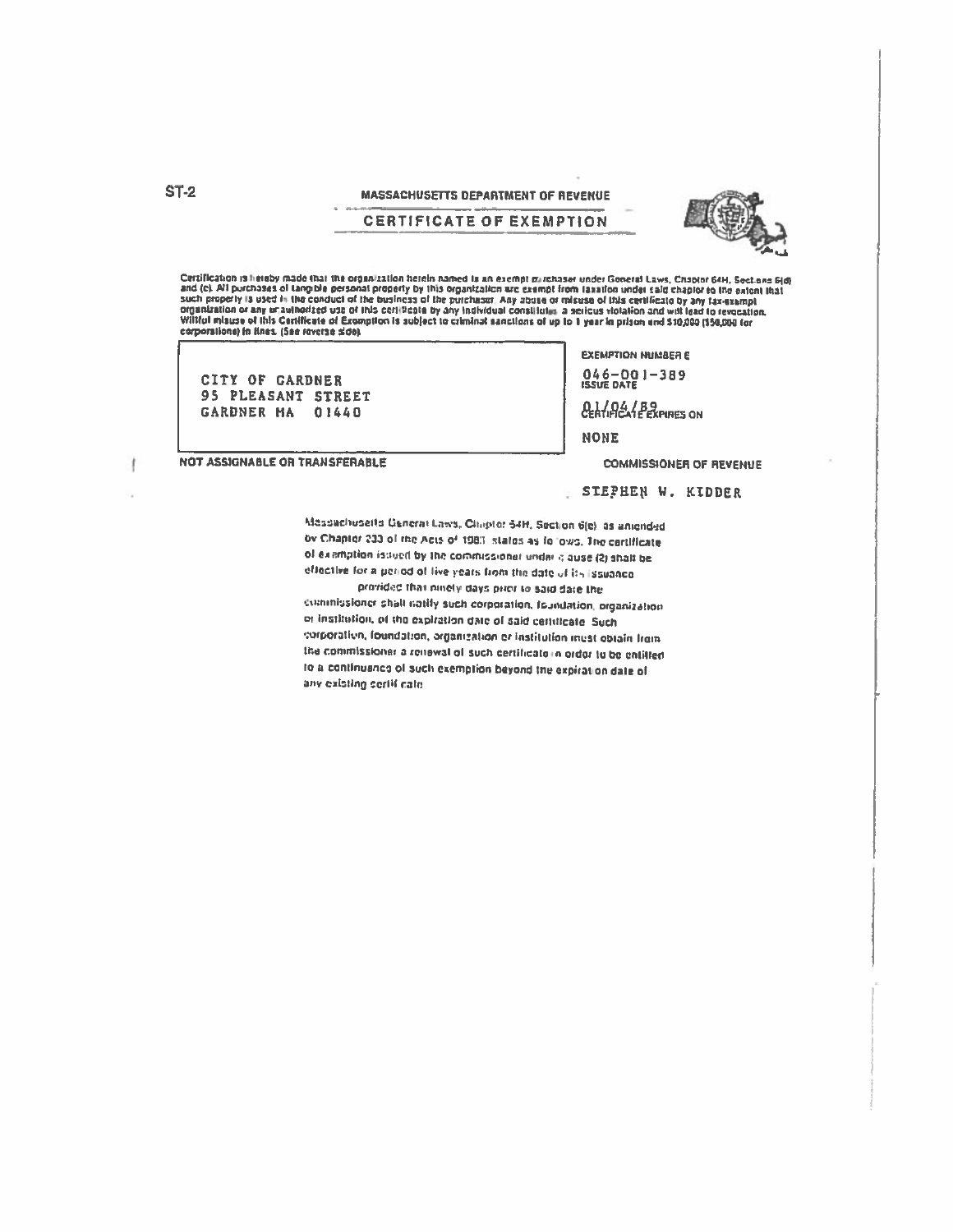|                                       | Form ST-5                                                                                                                                                                                                                                                                                                                                                                                                                                                                                                                                                                                              |             | Rev. 6/09<br><b>Massachusetts</b> |
|---------------------------------------|--------------------------------------------------------------------------------------------------------------------------------------------------------------------------------------------------------------------------------------------------------------------------------------------------------------------------------------------------------------------------------------------------------------------------------------------------------------------------------------------------------------------------------------------------------------------------------------------------------|-------------|-----------------------------------|
|                                       | <b>Sales Tax Exempt</b>                                                                                                                                                                                                                                                                                                                                                                                                                                                                                                                                                                                |             | Department of                     |
|                                       | <b>Purchaser Certificate</b>                                                                                                                                                                                                                                                                                                                                                                                                                                                                                                                                                                           |             | Revenue                           |
|                                       | Part 1. Exempt taxpayer information. To be completed by exempt government or 501(c)(3) organization.                                                                                                                                                                                                                                                                                                                                                                                                                                                                                                   |             |                                   |
| Name                                  |                                                                                                                                                                                                                                                                                                                                                                                                                                                                                                                                                                                                        |             |                                   |
| CITY OF GARDNER                       |                                                                                                                                                                                                                                                                                                                                                                                                                                                                                                                                                                                                        |             |                                   |
| <b>Address</b>                        | 95 PLEASANT STREET, CITY HALL                                                                                                                                                                                                                                                                                                                                                                                                                                                                                                                                                                          |             |                                   |
| Chy                                   |                                                                                                                                                                                                                                                                                                                                                                                                                                                                                                                                                                                                        | State       | Zp                                |
| GARDNER, MA 01440<br>Exemption number |                                                                                                                                                                                                                                                                                                                                                                                                                                                                                                                                                                                                        |             |                                   |
| $E$ 046-001-389                       |                                                                                                                                                                                                                                                                                                                                                                                                                                                                                                                                                                                                        |             |                                   |
| <b>Issue dale</b>                     |                                                                                                                                                                                                                                                                                                                                                                                                                                                                                                                                                                                                        |             | Date of expiration of contilicate |
| 01-04-1989                            |                                                                                                                                                                                                                                                                                                                                                                                                                                                                                                                                                                                                        | <b>NONE</b> |                                   |
|                                       | Certification is hereby made that the organization named above is an exempt purchaser under Massachusotts General Laws, Chapler 64H, sections 6(d)<br>or 6(e). All purchases of tangible personal property or services by this organization are exempt from taxation under said chapter to the extent that such<br>property or services are used in the conduct of the business of the purchaser. Any abuse or misuse of this certificale by any tax-exempt organization or<br>any unauthorized use of this ceruificate by any individual constitutes a serious violation and will lead to revocation. |             |                                   |
|                                       |                                                                                                                                                                                                                                                                                                                                                                                                                                                                                                                                                                                                        |             |                                   |
| Sinn frum<br>corporations) in fines.  | Title<br>Imi<br><b>PURCHASING AGENT</b><br>Warning: Williuviniause of Into yerulicate may result in criminal tax evasion sanctions of up to one year in prison and \$10,000 (\$50,000 for                                                                                                                                                                                                                                                                                                                                                                                                              | Date        |                                   |
| Name of egent's organization          | $P$ art 2. Agent information. To be completed by agent of exampt government or 501(c)(3) organization.                                                                                                                                                                                                                                                                                                                                                                                                                                                                                                 |             |                                   |
| Address                               |                                                                                                                                                                                                                                                                                                                                                                                                                                                                                                                                                                                                        |             |                                   |
| Cily                                  |                                                                                                                                                                                                                                                                                                                                                                                                                                                                                                                                                                                                        | State       | Zm                                |
| Agent's name                          |                                                                                                                                                                                                                                                                                                                                                                                                                                                                                                                                                                                                        |             |                                   |
| Address                               |                                                                                                                                                                                                                                                                                                                                                                                                                                                                                                                                                                                                        |             |                                   |
| Ciy                                   |                                                                                                                                                                                                                                                                                                                                                                                                                                                                                                                                                                                                        | Stato       | $2\phi$                           |
|                                       | I certify that in making this purchase, I am acting as an agent for the exempl organization named above (select one):<br>[3] Government organization (local public school, city/lown government, state agency, etc.).<br>Altach Form ST-2, if available. If Form ST-2 is not available, enter exemption number, if known                                                                                                                                                                                                                                                                               |             |                                   |
| S gnature                             | 501(c)(3) organization (parochial school, Scout troop, etc.). Form ST-2 must be attached<br>Title:                                                                                                                                                                                                                                                                                                                                                                                                                                                                                                     |             |                                   |
|                                       |                                                                                                                                                                                                                                                                                                                                                                                                                                                                                                                                                                                                        | Date        |                                   |

Check applicable sox.

El Single purchase certificate (attach detailed receipts or complete Port 4, on identical X Blankel cortilicate

This form is approved by the Commissioner of Revenue and may be reproduced